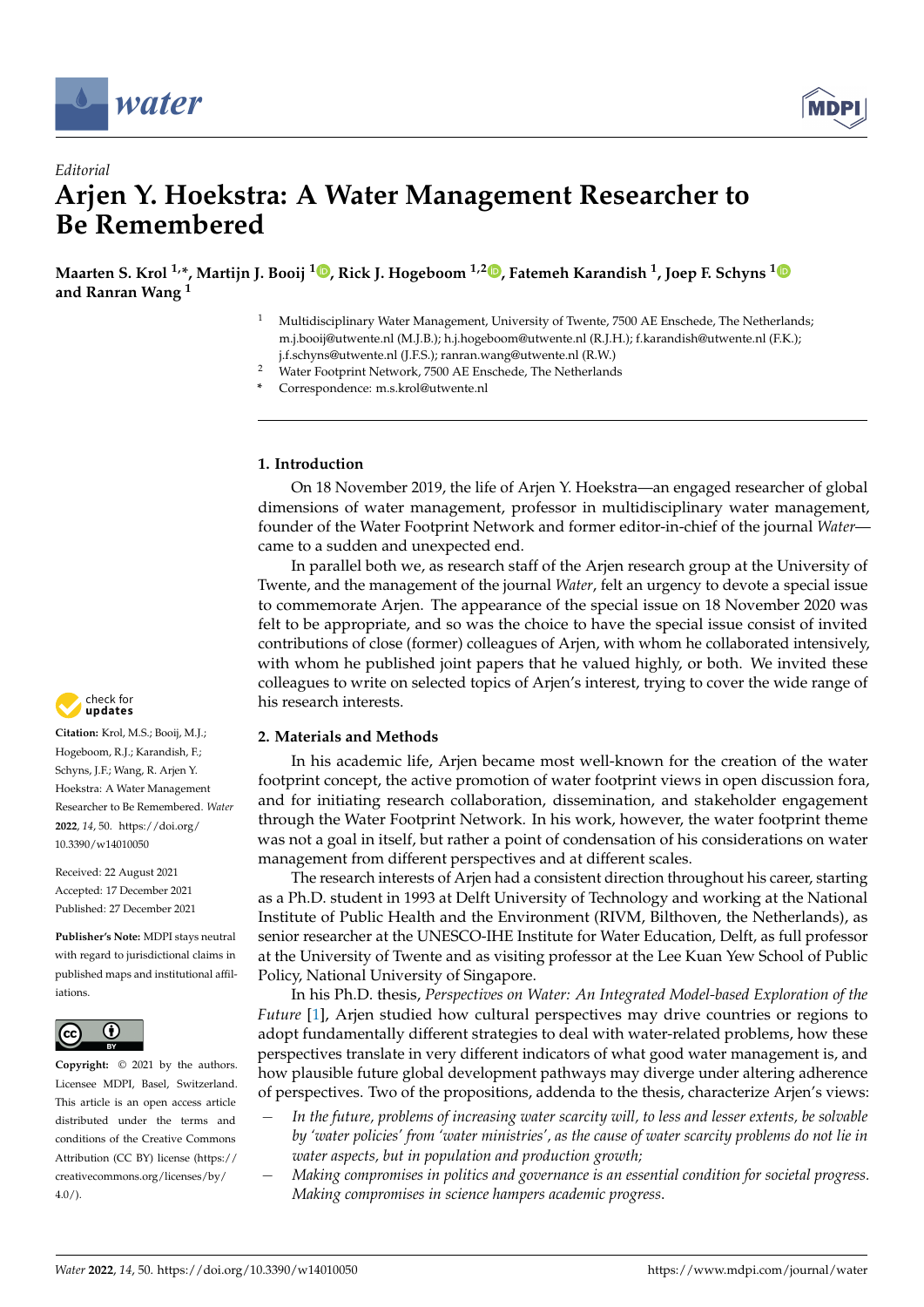The first proposition emphasizes the relevance of alternative approaches to water management compared to traditional technocratic approaches of the cost optimization of the water supply to efficiently control water scarcity, and similarly, in other water management themes. The second proposition ventilates Arjen's strong belief that insights grow by sharply understanding what the essential differences in approaches and theories of scholars are, and not by remaining on common ground and focusing on improving methods and models. This belief may have made him appear provocative at times to some but also made him all the more appreciated by others for firing the substantive debate.

At UNSECO-IHE, Arjen developed the value-flow concept [\[2\]](#page-6-1), considering the relation between the distribution of water use in a river basin and value creation (or loss) in processes that require water. This concept traces physical water flows in a basin (upstreamdownstream), accounting for the (partly) consumptive and non-consumptive uses in the water balance and allows for interpretations in terms of economic efficiency and equity of water use in the basin. Next to these socioeconomic considerations on regional physical water use, at UNESCO-IHE he started focusing on the relevance of virtual water embedded in the international crop trade and the externalization of pressures on water resources [\[3\]](#page-6-2). He progressed to account for virtual water embedded in the trade of crop products in the water footprints of nations [\[4\]](#page-6-3). This was the foundation of the water footprint concept, taking a consumption-based perspective on water use that contrasts the traditional water management approach focusing on water use within a river basin, adding a relevant and previously missing indicator to the assessment of water management.

At the University of Twente, Arjen Hoekstra gave his inaugural address [\[5\]](#page-6-4) under the title *Generalization as specialization. Water management in the context of sustainable development, globalization, uncertainties and risk*. In that address, he highlighted the relevance of economic policies and spatial planning for water management and emphasized the need to consider the globalization of water in water scarcity discussions (further specified in [\[6\]](#page-6-5)). He stressed that important criteria to consider in societal progress and in water management are not only efficiency, but also justice (fairness/equity), sustainability and safety (robustness/resilience). Extreme conditions pose dominant challenges to water management. Where uncertainties in assessing such conditions are inherently high, he emphasized that a focus on the study of fundamental choices on directions of development is most relevant (further specified in [\[7\]](#page-6-6)). In a closing statement, he mentioned that his work will be probably at least as recognizable for researchers in environmental sciences, systems ecology and macro-economy as for water engineers; this closely connects to his view of water management extending well beyond the classical domain of civil engineering.

His research in Twente initially pivoted around the sound establishment of the foundations of water footprint research by formalizing methods of water footprint accounting and water footprint assessment in many journal papers and in books [\[8](#page-6-7)[,9\]](#page-6-8), the latter of which (*The Water Footprint Assessment Manual: Setting the Global Standar*') has been translated in many languages. The focus of water footprint research extended from quantitative water analyses of crop production, the largest water-consuming sector globally by far, to more comprehensive studies.

One direction of extension was the coverage of water footprint accounting to also include animal products, heavily relying on crop product inputs [\[10,](#page-6-9)[11\]](#page-6-10). The reliance of energy supply on water resources was studied in papers on footprints of bioenergy and electricity [\[12](#page-6-11)[,13\]](#page-6-12). Additionally, the footprint estimation of commercial, industrial and institutional activities was refined and represented spatially [\[14\]](#page-6-13).

Another direction of extensions concerned the range of environmental and societal aspects reflected in the footprint indicators. The grey water footprint, reflecting pressures on freshwater resources due to water pollution, was refined [\[15\]](#page-6-14). Water footprints were increasingly put in the context of a wider suite of environmental footprints [\[16\]](#page-6-15). Environmental footprint families which entered scenario studies on the sustainability of development [\[17\]](#page-6-16) and of dietary patterns in human consumption highlighted the role of animal products in the diet [\[18\]](#page-6-17). Arjen highly valued critical discussion on the definition and interpretation of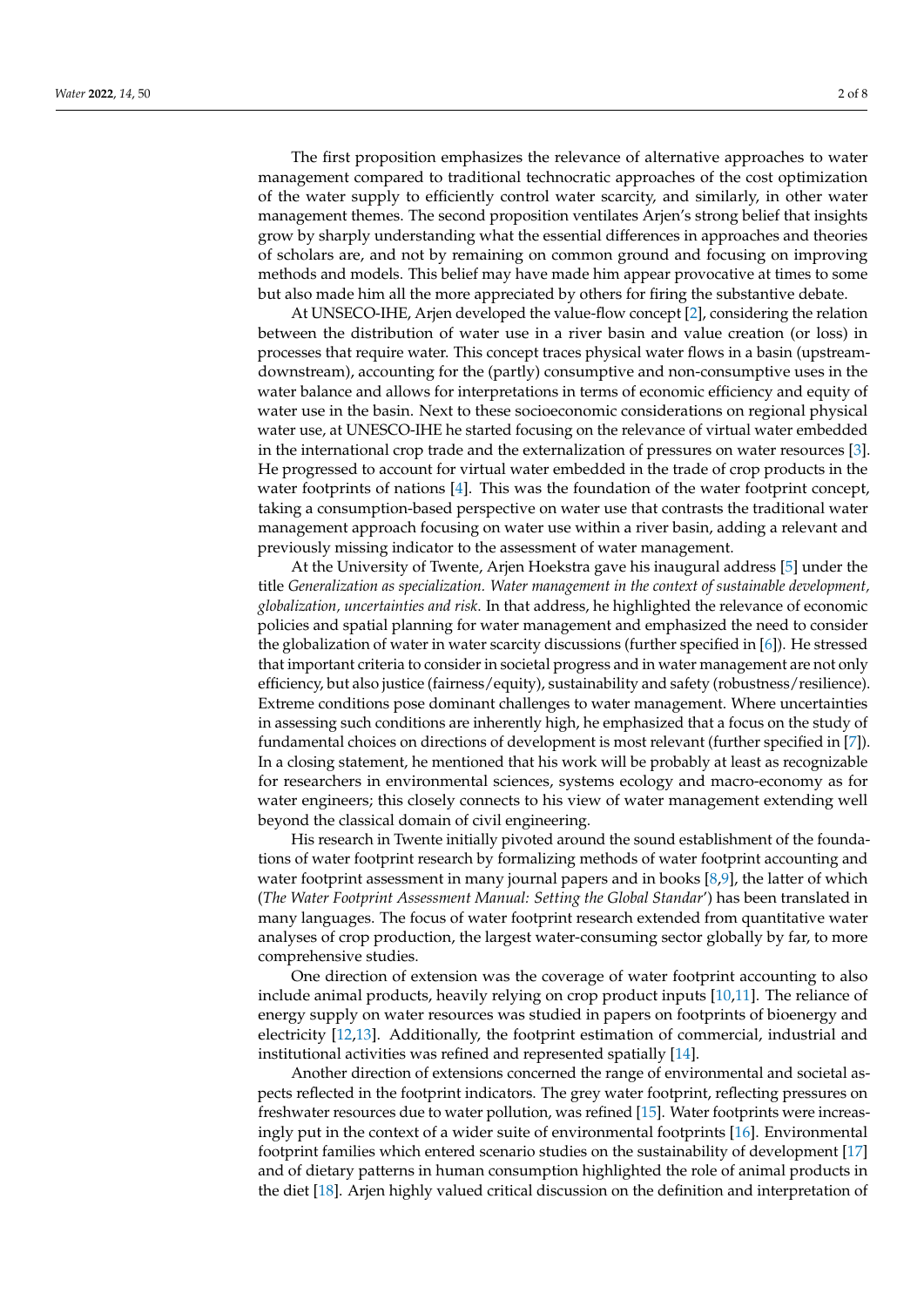indicators, emphasizing that water footprints reflect environmental pressures and human appropriations of water resources, but do not directly reflect environmental impacts [\[19\]](#page-6-18), highlighting differences in insight with how the LCA community adopted water footprints in a sharp open academic debate [\[20,](#page-6-19)[21\]](#page-6-20). His approach to impacts following a water footprint sustainability assessment [\[9\]](#page-6-8) were detailed to explicitly and spatially quantify the population experiencing water scarcity [\[22\]](#page-6-21).

With the two directions of extension combined, Arjen valuably contributed to discussions on SDGs and on the water-food-energy nexus [\[23](#page-6-22)[–25\]](#page-6-23).

To disseminate his insights, Arjen actively and inspiringly engaged his university classes, his journal publications, books, and press appearances, as well as founded the Water Footprint Network, an NGO that aims to further water footprint research and to use the water footprint concept to promote the transition toward sustainable, fair, and efficient use of freshwater resources worldwide. In his latest book *The water footprint of modern consumer society* [\[26\]](#page-6-24), he highlighted main drivers of water consumption (chapter *The meat eater, a big water user*), the relevance of supply-chain thinking (chapter *The supply-chain water footprint of paper*). The final chapter (*Who will be the heroes of change?*) stresses the joint responsibility of producers, consumers, and governmental institutions to establish changes reverting the current overuse of natural resources.

Arjen was fascinated by fundamental academic dilemmas and principal cultural differences. He highlighted them in many of his numerous publications, with some key publications referenced above, and in the prestigious ERC Advanced Grant he was awarded in 2019. Research initiated by him continues, and his legacy will remain to influence research on sustainable water management.

#### **3. Discussion of Contributions to the Special Issue**

This special issue consists of invited contributions of close colleagues of Arjen Hoekstra, whom we asked to reflect on specific water management issues they are familiar with, and on the contributions Arjen and his collaborators have had in that context. The water management issues were chosen to represent the envelope of Arjen's core work, ranging from conceptual developments, global applications of the water footprint concept to different sectors, production and consumption perspectives, the water-food-energy nexus, sustainability assessment, and regional applications of water footprint research.

#### *3.1. Water Value Flows Upstream*

The contribution by Savenije and van der Zaag [\[27\]](#page-6-25) revives pioneering work from Hoekstra's early career [\[2\]](#page-6-1): the water value-flow concept. All benefits obtained from using water within a river catchment are derived from precipitation that feeds the system, and these benefits represent a value of the water. In a case study of the Zambezi River basin, Hoekstra and collaborators [\[2\]](#page-6-1) postulated that while water flows in the downstream direction, the value of water accumulates in the upstream direction: water value flows upstream. Savenije and van der Zaag initiate their article with the observation that the innovative water value-flow concept has been largely ignored by scholars and practitioners in the fields of water management and economics. The authors aim to restore this lack of attention for the concept. To this end, they briefly review the water value-flow concept, suggest expanding it, consider its potential contribution to emerging scientific fields, explore its possible contributions to contemporary water challenges, and finally, formulate directions for future research to improve and apply the concept. Savenije and van der Zaag conclude that the water value-flow concept, through its integrated nature, could play a fundamental role in the fields of socio-hydrology and water accounting. Furthermore, the concept can make significant contributions to contemporary water challenges by (a) its consistency with the "Five Bellagio Principles on Valuing Water" published by the High Level Panel on Water; (b) effectuating the appreciation of the green water resource; and (c) assessing smart policy interventions aimed at increasing the total value of a system, which has clear merits for transboundary water management by identifying opportunities for benefit sharing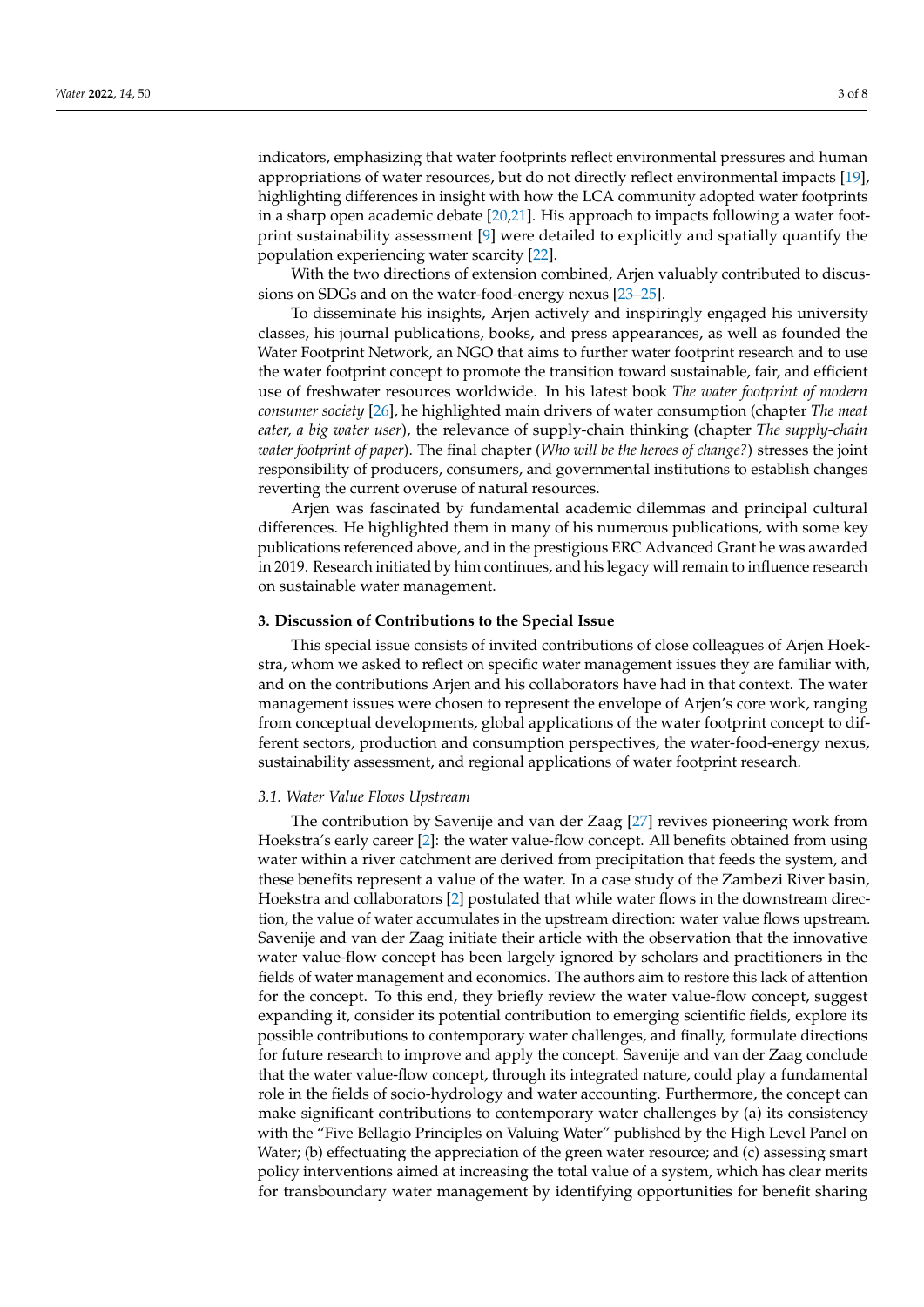between upstream and downstream riparian countries. The authors argue that the water value-flow concept can be improved by including the precipitation-shed concept to account for the origin of precipitation in a catchment. Moreover, they invite the scientific community to explore how the concept can be enriched by the incorporation of water quality and instream, social, cultural, and spiritual benefits, and to apply the concept in existing case studies in the emerging fields of socio-hydrology and water accounting.

#### *3.2. Water and Global Food Production*

The contribution of Mekonnen and Gerbens-Leenes [\[28\]](#page-6-26) reviews current and possible future water footprints of global food production and its sustainability. They discuss how water footprint assessment of food production has developed in multiple directions. One direction of development concerns the consideration of supply chains, which developed from analyzing consumptive water use in national crop production and trade [\[3\]](#page-6-2) to analyzing complex supply chains, particularly for animal products where feed crops, crop residues and grazing contribute to the embedded water appropriation [\[4,](#page-6-3)[10,](#page-6-9)[11,](#page-6-10)[15\]](#page-6-14). Large differences in footprints of crop versus animal products emphasize the relevance of studying diets, while food losses and waste also contribute substantially to the global footprints of food. On these aspects, a wide body of international literature has emerged over the last decades. A second direction of development concerns the consideration of the sustainability of the water footprint of food production. Spatially explicit analyses put blue water footprints in the context of sustainably available water resources. Over half of the global blue water footprint of food production was concluded to be unsustainable [\[29\]](#page-6-27); the lion's share of unsustainable footprints are caused by only six crops and occur in only five countries. Mekonnen and Gerbens-Leenes conclude with an outlook of a sharply increased future water footprint, and with Arjen Hoekstra's policy suggestions to combat widespread unsustainable water use, applying water footprint caps, footprints or fair communal shares.

#### *3.3. The Water-Energy Nexus*

The contribution of Gerbens-Leenes, Vaca-Jiménez, and Mekonnen [\[30\]](#page-6-28) sketches the importance of water footprint studies for the research area of water-for-energy. Studies by Peter Gleick [\[31\]](#page-6-29) were the cornerstone of this research field. Water footprint analyses of energy production added a clear base of definition and terminology, with a focus on consumptive water use of bioenergy crops grown as feedstock for bioenergy production. This explicit focus and consistent usage of terminology is relevant in a field where water use may implicitly refer to either withdrawals or net losses. Water footprint studies have progressed from analyzing first-generation biofuels (bioethanol and biodiesel from sugar, starch, or oil crops) [\[12\]](#page-6-11) to biofuels from cellulosic feedstocks, including residues or from algae. Water footprints of electricity covered fossil fuel-based generation as well as renewables [\[13\]](#page-6-12), with specific attention on hydropower. Analyses are often hampered by the availability of data on industrial processes of, for instance, energy conversions. By now, water footprint assessment has made its way into the IEA World Energy Outlook [\[32\]](#page-7-0). Gerbens-Leenes, Vaca-Jiménez, and Mekonnen conclude by observing the clear scientific significance of water footprint studies in the field of water-energy-nexus research. Choices in energy generation go along with trade-offs between carbon footprints and water footprints, and these tradeoffs have become better understood.

#### *3.4. Water Resource Use for Sustainable Healthy Diets*

The contribution of Vanham [\[33\]](#page-7-1) explores the role of water in sustainable healthy diets by reviewing current water footprint research on the water-food nexus and identifying future research directions. Emphasis is given to the importance of setting system boundaries—and being explicit about these. In most recent environmental footprint assessments in general and water footprint assessments of diets in particular, the supply chain of food products is described up to the farm gate. Other supply chain stages, such as processing, distribution and (supplier) energy inputs, are thereby often not included. While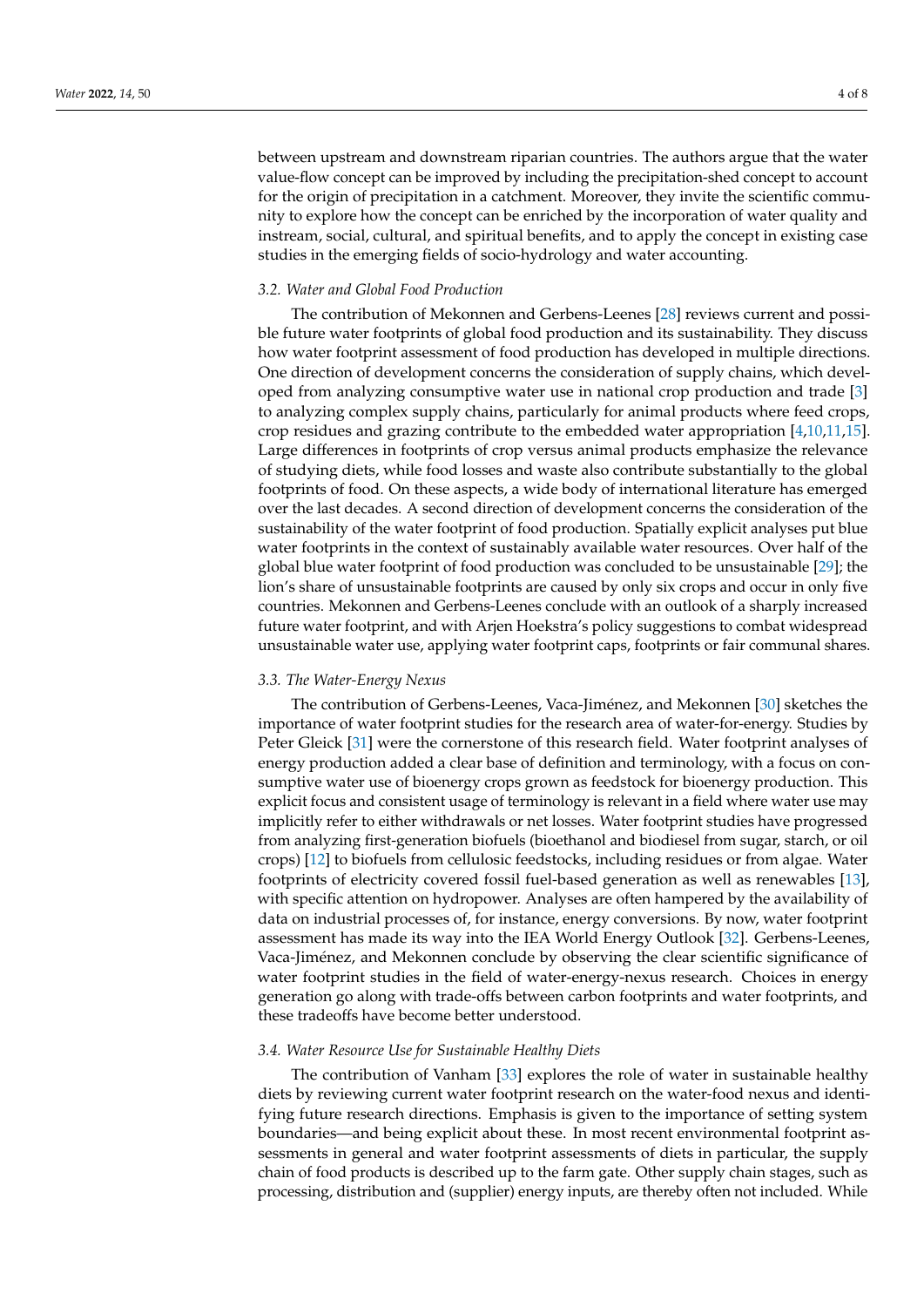Vanham recognizes the high information density of dietary water footprints, the limited data availability on specified supply chains with high spatio-temporal resolution constrains more detailed assessments. This point was raised by other contributions in this Special Issue as well and is a clear challenge for the water footprint community going forward.

Vanham goes on to describe progress in research of contextualizing dietary water footprints in terms of their equity, efficiency and impact. In particular, the use of the term impact seems to have multiple interpretations depending on the academic or policy discourse one takes as a starting point. Is impact restricted to water stress and scarcity? When is impact of a dietary water footprint low or acceptable? How do you measure impact in water footprint assessment versus, for instance, life cycle assessment, and why and when to choose which? These are relevant questions, particularly when addressed in conjunction with equity and efficiency criteria and concerning the wider footprint family of sustainable healthy diets.

#### *3.5. Water Scarcity Management in Spain*

The contribution of Aldaya, Garrido, and Llamas [\[34\]](#page-7-2) discusses the evolution of virtual water and water footprint research in Spain since its introduction in 2005 and reflects on its contributions to national water policy debates. Analyses of virtual water trade, as introduced by Tony Allen [\[35\]](#page-7-3), and water footprints, as introduced by Arjen Hoekstra [\[4\]](#page-6-3), were added as innovative viewpoints in integrated water resources management [\[36\]](#page-7-4), showing that water-scarce regions in Spain with expanding irrigation were net blue water exporters used to produce low-value crops. River basin studies using water footprint concepts, added the consideration of green and grey footprint components in discussing integrated and sustainable management in water planning. By now, water footprint analyses are integral components of river basin management plans in most river basins in Spain. In particular, footprint analyses provide criteria for prioritizing uses, allocating resources; they also guide cost recovery, assess impacts of grey water footprints, and support the economic characterization of virtual water flows. Aldaya, Garrido, and Llamas conclude that water footprint evaluations have been influential in informing decision makers in policy and business as well as consumers on the importance of water in all aspects of peoples' lives and in economy.

#### *3.6. Understaning and Resolving Water Issues in China*

The contribution of Zhuo, Feng, and Wu [\[37\]](#page-7-5) reviews water footprint papers on China in both English and Chinese scientific literature. Chinese literature was found to focus on crop water footprints, diets, water resources assessment, and decomposition analyses; English literature is less focused on single topics, with the highest publication rates on water footprints in relation to urban households, life-cycle analysis, ecological and grey footprints and the water-energy nexus, and a specific spatial focus on the North China Plain. Studies on water footprint quantification have increased substantially in number and extended into the spatio-temporal specification of footprints and the extended inclusion of supply chains. Nevertheless, the variations in values for matching assessments is considerable while uncertainty analyses still are scarce. This uncertainty challenges the robustness of, for instance, the assessment of driving factors behind water footprint trends, including water-saving technologies, industrial restructuring, and water prices. Zhou, Feng, and Wu conclude that the further development of standards for water footprint accounting and impact analysis, including social and economic effects and uncertainty analysis, is needed for ample adoption of water footprint considerations in Chinese water policies.

#### *3.7. The Water Footprint of the United States*

The contribution of Konar and Marston [\[38\]](#page-7-6) takes a deep dive into the body of literature on water footprint research pertaining to the United States. Listing over 100 publications that span across multiple angles and perspectives, their review first and foremost illustrates the wide and diverse uptake of water footprint research in this important geographical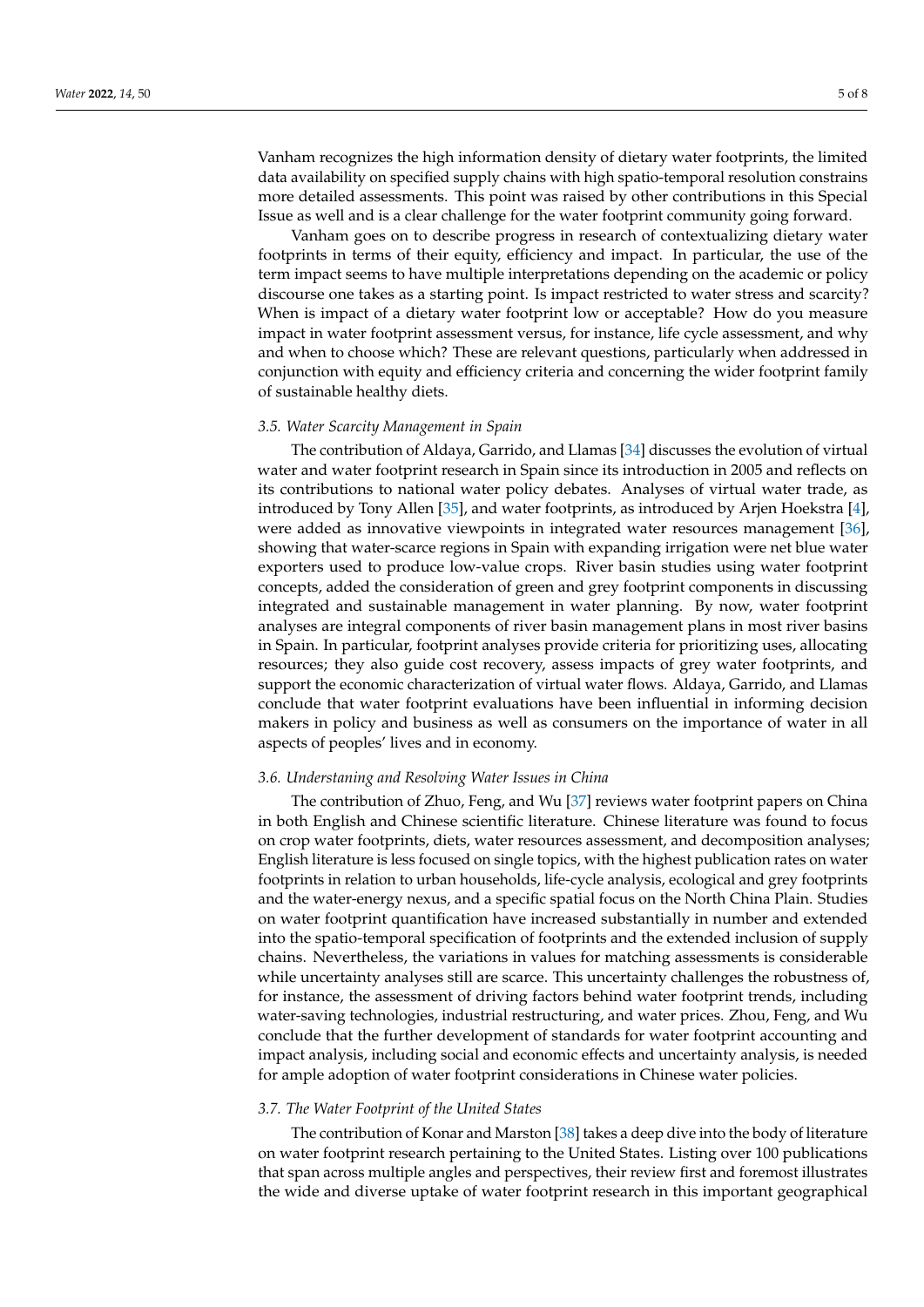region. The US is a key nation both with regards to the global water footprint of production and consumption, as well as regarding its role in the global virtual water trade network. Few countries can boast such an impressive research coverage across production, virtual flow and consumption perspectives at such high levels of sectoral (agriculture, energy, industry), source ((unsustainable) surface water, groundwater, green water), commodity and/or spatiotemporal granularity of assessment. One of the main reasons for this successful assimilation, the authors identify, is the abundance of US-based data that is available to build upon. From the USGS's National Water Census [\[39\]](#page-7-7) to the Commodity Flow Survey, many US-focused studies could not have been carried out without efforts across the institutional landscape to collect and collate high quality information.

Another take-away from Konar and Marston's [\[38\]](#page-7-6) review is the importance of Arjen's labors of standardizing a terminology and methodology on water footprint assessment. Given the complexities involved in understanding local-to-global connections between water and society, adhering to a shared language may pre-empt at least one additional complicating factor. Konar and Marston readily acknowledge that as more detailed datasets become available and uncharted assessments become feasible (e.g., at the conflation of bordering concepts of other footprints' input-output methods or integrated assessment), new methodological challenges are emerging. It goes to show that the water footprint community, both within and beyond the United States, does not have to sit idle to advance new research lines.

#### *3.8. Water Stress and Water Footprint Accounting*

The contribution of Wang, Hubacek, Shan, Gerbens-Leenes, and Liu [\[40\]](#page-7-8) clarifies key concepts in the evaluation of physical water stress in terms of water quality and quantity. Combatting water stress is adopted as an urgent goal in the Sustainable Development Goals [\[41\]](#page-7-9), which call for clarity on how to measure water stress or scarcity. Relevant aspects are the consideration of green and blue water, acknowledging the role of water quality as well as environmental, economic and societal water demands; Wang, Hubacek, Shan, Gerbens-Leenes, and Liu [\[40\]](#page-7-8) focus on metrics for physical water stress and accounting methods supporting operationalization and make a structured comparison of metrics suggested in literature. Three categories of water stress indicators are discussed (per capita availability, withdrawal-to-availability-ratio and water-footprint-to-availability-ration indicators), as well as two accounting approaches (top-down and bottom-up). As major issues and gaps in water stress research, they identify the lack of agreed-upon standards to quantify environmental flows, a consistent consideration of return flows, the consideration of outsourcing of water appropriation to other areas through water pollution and other teleconnections, and the overall lack of standardization in definitions and approaches.

#### **4. Closing Statement**

As close colleagues of Arjen Hoekstra, we are happy to be able to share the insights presented in the contributions to this special issue. Each of the invited contributors has clearly expressed his or her appreciation of the many contributions to science by Arjen and of the inspiration he brought about. Heartfelt responses by numerous collaborators and colleagues over the last year have exemplified dearly how he is and will remain to be missed in the academic and professional communities of water management and environmental science. For us, this is a bright inspiration to continue pursuing integrated approaches to water management with explicit attention on global dimensions and the enriching multitude of perspectives on water management.

**Author Contributions:** Conceptualization, writing, M.S.K., M.J.B., R.J.H., F.K., J.F.S. and R.W. All authors have read and agreed to the published version of the manuscript.

**Funding:** This research received no external funding.

**Acknowledgments:** We acknowledge the spontaneous support of the journal *Water* and all contributing authors who have made this special issue possible.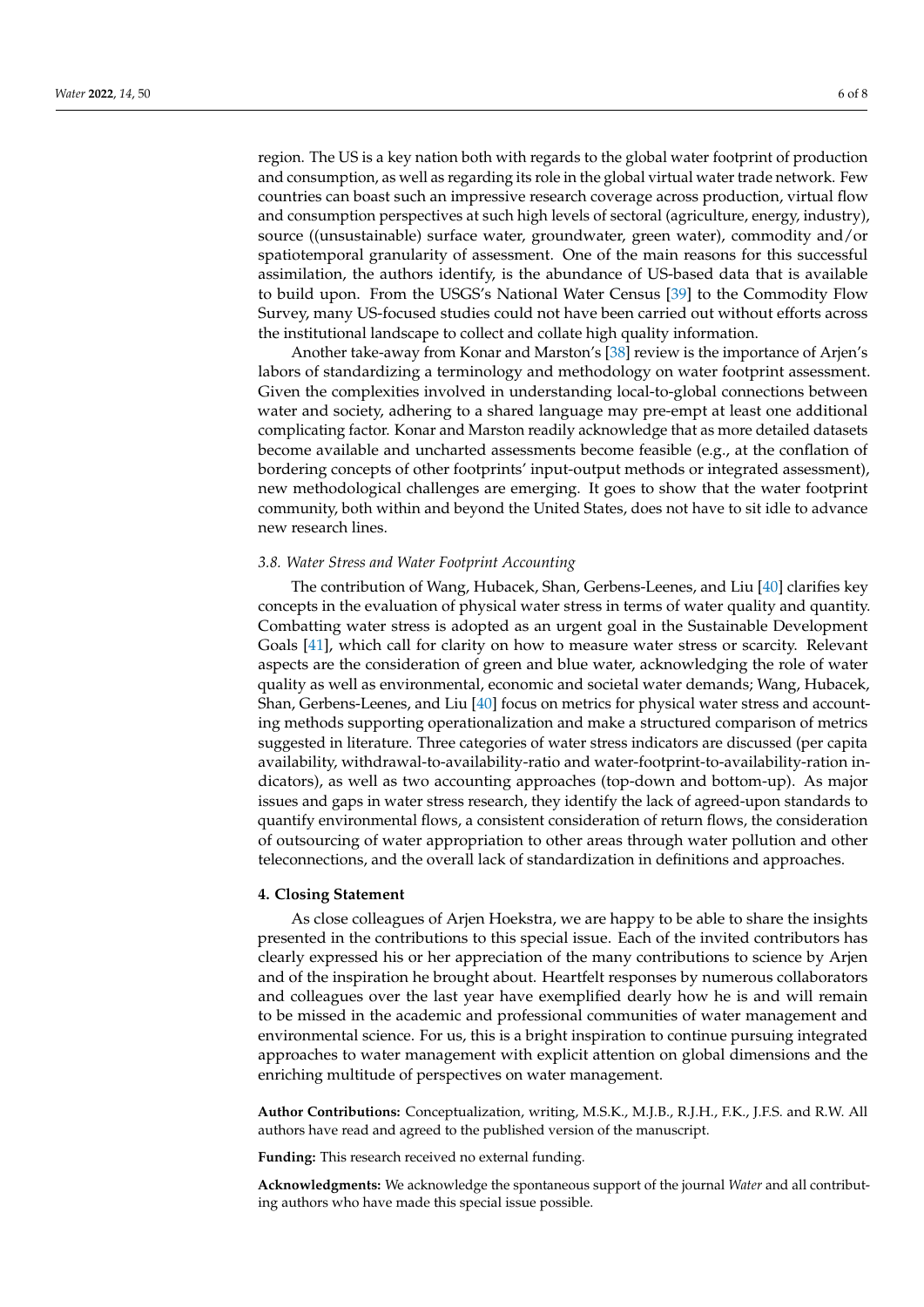### **Conflicts of Interest:** The authors declare no conflict of interest.

## **References**

- <span id="page-6-0"></span>1. Hoekstra, A.Y. *Perspectives on Water: An Integrated Model-Based Exploration of the Future*, 3rd ed.; International Books: Utrecht, The Netherlands, 1998.
- <span id="page-6-1"></span>2. Hoekstra, A.Y.; Savenije, H.H.G.; Chapagain, A.K. An integrated approach towards assessing the value of water: A case study on the Zambezi basin. *Integr. Assess.* **2001**, *2*, 199–208. [\[CrossRef\]](http://doi.org/10.1023/A:1013368524528)
- <span id="page-6-2"></span>3. Hoekstra, A.Y.; Hung, P.Q. Globalisation of water resources: International virtual water flows in relation to crop trade. *Glob. Environ. Chang.* **2005**, *15*, 45–56. [\[CrossRef\]](http://doi.org/10.1016/j.gloenvcha.2004.06.004)
- <span id="page-6-3"></span>4. Hoekstra, A.Y.; Chapagain, A.K. Water footprints of nations: Water use by people as a function of their consumption pattern. *Water Resour. Manag.* **2007**, *21*, 35–48. [\[CrossRef\]](http://doi.org/10.1007/s11269-006-9039-x)
- <span id="page-6-4"></span>5. Hoekstra, A.Y. *Generalisme als Specialisme: Waterbeheer in de Context van Duurzame Ontwikkeling, Globalisering, Onzekerheden en Risico's. Inaugural Address*; University of Twente: Enschede, The Netherlands, 2005.
- <span id="page-6-5"></span>6. Hoekstra, A.Y. The global dimension of water governance: Why the river basin approach is no longer sufficient and why cooperative action at global level is needed. *Water* **2011**, *3*, 21–46. [\[CrossRef\]](http://doi.org/10.3390/w3010021)
- <span id="page-6-6"></span>7. Hoekstra, A.Y.; Bredenhoff-Bijlsma, R.M.; Krol, M.S. The control versus resilience rationale for managing systems under uncertainty. *Environ. Res. Lett.* **2018**, *13*, 103002. [\[CrossRef\]](http://doi.org/10.1088/1748-9326/aadf95)
- <span id="page-6-7"></span>8. Hoekstra, A.Y.; Chapagain, A.K. *Globalization of Water: Sharing the Planet's Freshwater Resources*; Blackwell Publishing: Oxford, UK, 2008.
- <span id="page-6-8"></span>9. Hoekstra, A.Y.; Chapagain, A.K.; Aldaya, M.M.; Mekonnen, M.M. *The Water Footprint Assessment Manual: Setting the Global Standard*; Earthscan: London, UK, 2011.
- <span id="page-6-9"></span>10. Mekonnen, M.M.; Hoekstra, A.Y. A global assessment of the water footprint of farm animal products. *Ecosystem* **2012**, *15*, 401–415. [\[CrossRef\]](http://doi.org/10.1007/s10021-011-9517-8)
- <span id="page-6-10"></span>11. Zhuo, L.; Liu, Y.; Yang, H.; Hoekstra, A.Y.; Liu, W.; Cao, X.; Wang, M.; Wu, P. Water for maize for pigs for pork: An analysis of inter-provincial trade in China. *Water Res.* **2019**, *166*, 115074. [\[CrossRef\]](http://doi.org/10.1016/j.watres.2019.115074) [\[PubMed\]](http://www.ncbi.nlm.nih.gov/pubmed/31526977)
- <span id="page-6-11"></span>12. Gerbens-Leenes, W.; Hoekstra, A.Y.; van der Meer, T.H. The water footprint of bioenergy. *Proc. Natl. Acad. Sci. USA* **2009**, *106*, 10219–10223. [\[CrossRef\]](http://doi.org/10.1073/pnas.0812619106)
- <span id="page-6-12"></span>13. Mekonnen, M.M.; Gerbens-Leenes, P.W.; Hoekstra, A.Y. Future electricity: The challenge of reducing both carbon and water footprint. *Sci. Total Environ.* **2016**, *569–570*, 1282–1288. [\[CrossRef\]](http://doi.org/10.1016/j.scitotenv.2016.06.204) [\[PubMed\]](http://www.ncbi.nlm.nih.gov/pubmed/27387812)
- <span id="page-6-13"></span>14. Marston, L.; Ao, Y.; Konar, M.; Mekonnen, M.M.; Hoekstra, A.Y. High-resolution water footprints of production of the United States. *Water Resour. Res.* **2018**, *54*, 2288–2316. [\[CrossRef\]](http://doi.org/10.1002/2017WR021923)
- <span id="page-6-14"></span>15. Mekonnen, M.M.; Hoekstra, A.Y. The green, blue and grey water footprint of crops and derived crop products. *Hydrol. Earth Syst. Sci.* **2011**, *15*, 1577–1600. [\[CrossRef\]](http://doi.org/10.5194/hess-15-1577-2011)
- <span id="page-6-15"></span>16. Hoekstra, A.Y.; Wiedmann, T.O. Humanity's unsustainable environmental footprint. *Science* **2014**, *344*, 1114–1117. [\[CrossRef\]](http://doi.org/10.1126/science.1248365)
- <span id="page-6-16"></span>17. Ercin, A.E.; Hoekstra, A.Y. European water footprint scenarios for 2050. *Water* **2016**, *8*, 226. [\[CrossRef\]](http://doi.org/10.3390/w8060226)
- <span id="page-6-17"></span>18. Vanham, D.; Mekonnen, M.M.; Hoekstra, A.Y. The water footprint of the EU for different diets. *Ecol. Indic.* **2013**, *32*, 1–8. [\[CrossRef\]](http://doi.org/10.1016/j.ecolind.2013.02.020)
- <span id="page-6-18"></span>19. Hoekstra, A.Y. The sustainability of a single activity, production process or product. *Ecol. Indic.* **2015**, *57*, 82–84. [\[CrossRef\]](http://doi.org/10.1016/j.ecolind.2015.04.022)
- <span id="page-6-19"></span>20. Hoekstra, A.Y. A critique on the water-scarcity weighted water footprint in LCA. *Ecol. Indic.* **2016**, *66*, 564–573. [\[CrossRef\]](http://doi.org/10.1016/j.ecolind.2016.02.026)
- <span id="page-6-20"></span>21. Pfister, S.; Boulay, A.-M.; Berger, M.; Hadjikakou, M.; Motoshita, M.; Hess, T.; Ridoutt, B.; Weinzettel, J.; Scherer, L.; Döll, P.; et al. Understanding the LCA and ISO water footprint: A response to Hoekstra (2016) "A critique on the water-scarcity weighted water footprint in LCA". *Ecol. Indic.* **2017**, *72*, 352–359. [\[CrossRef\]](http://doi.org/10.1016/j.ecolind.2016.07.051)
- <span id="page-6-21"></span>22. Mekonnen, M.M.; Hoekstra, A.Y. Four billion people facing severe water scarcity. *Sci. Adv.* **2016**, *2*, e1500323. [\[CrossRef\]](http://doi.org/10.1126/sciadv.1500323) [\[PubMed\]](http://www.ncbi.nlm.nih.gov/pubmed/26933676)
- <span id="page-6-22"></span>23. Liu, J.; Mao, G.; Hoekstra, A.Y.; Wang, H.; Wang, J.; Zheng, C.; van Vliet, M.T.H.; Wu, M.; Ruddell, B.; Yan, J. Managing the energy-water-food nexus for sustainable development. *Appl. Energy* **2018**, *210*, 377–381. [\[CrossRef\]](http://doi.org/10.1016/j.apenergy.2017.10.064)
- 24. Schyns, J.F.; Hoekstra, A.Y.; Booij, M.J.; Hogeboom, R.J.; Mekonnen, M.M. Limits to the world's green water resources for food, feed, fibre, timber and bioenergy. *Proc. Natl. Acad. Sci. USA* **2019**, *116*, 4893–4898. [\[CrossRef\]](http://doi.org/10.1073/pnas.1817380116)
- <span id="page-6-23"></span>25. Vanham, D.; Leip, A.; Galli, A.; Kastner, T.; Bruckner, M.; Uwizeye, A.; van Dijk, K.; Ercin, E.; Dalin, C.; Brandão, M.; et al. Environmental footprint family to address local to planetary sustainability and deliver on the SDGs. *Sci. Total. Environ.* **2019**, *693*, 133642. [\[CrossRef\]](http://doi.org/10.1016/j.scitotenv.2019.133642)
- <span id="page-6-24"></span>26. Hoekstra, A.Y. *The Water Footprint of Modern Consumer Society*, 2nd ed.; Routledge: London, UK, 2020.
- <span id="page-6-25"></span>27. Savenije, H.H.G.; van der Zaag, P. Water Value Flows Upstream. *Water* **2020**, *12*, 2642. [\[CrossRef\]](http://doi.org/10.3390/w12092642)
- <span id="page-6-26"></span>28. Mekonnen, M.M.; Gerbens-Leenes, W. The Water Footprint of Global Food Production. *Water* **2020**, *12*, 2696. [\[CrossRef\]](http://doi.org/10.3390/w12102696)
- <span id="page-6-27"></span>29. Mekonnen, M.M.; Hoekstra, A.Y. Sustainability of the blue water footprint of crops. *Ariz. Dep. Water Resour.* **2020**, *143*, 103679. [\[CrossRef\]](http://doi.org/10.1016/j.advwatres.2020.103679)
- <span id="page-6-28"></span>30. Gerbens-Leenes, W.; Vaca-Jiménez, S.; Mekonnen, M.M. Burning Water, Overview of the Contribution of Arjen Hoekstra to the Water Energy Nexus. *Water* **2020**, *12*, 2844. [\[CrossRef\]](http://doi.org/10.3390/w12102844)
- <span id="page-6-29"></span>31. Gleick, P.H. Water and energy. *Annu. Rev. Energy Environ.* **1994**, *19*, 267–299. [\[CrossRef\]](http://doi.org/10.1146/annurev.eg.19.110194.001411)